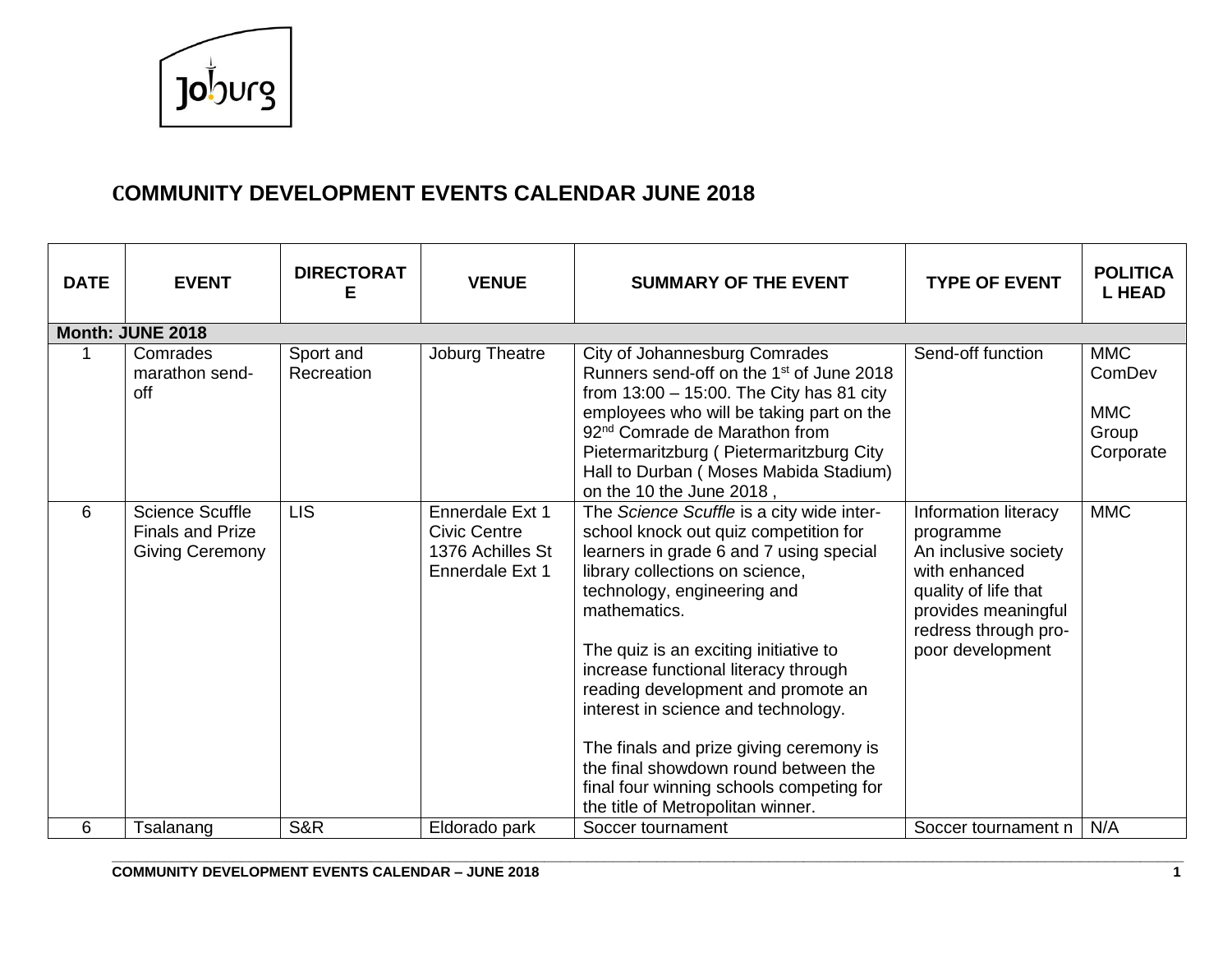

| 8             | <b>Prize Giving</b><br>Ceremony of the<br>eLearning Essay<br>Writing<br>Competition | <b>LIS</b>              | Johannesburg<br><b>City Library</b>   | ELearning and Library Applications (ELA)<br>will announce the winners of the<br>eLearning Essay Writing Competition.                                                                                                                                                                                                                                                                                                                                                                                                                                          | Reading and writing<br>development<br>programme<br>Marketing and<br>promotion of access<br>to information:<br>eLearning<br>Awareness | <b>MMC</b> |
|---------------|-------------------------------------------------------------------------------------|-------------------------|---------------------------------------|---------------------------------------------------------------------------------------------------------------------------------------------------------------------------------------------------------------------------------------------------------------------------------------------------------------------------------------------------------------------------------------------------------------------------------------------------------------------------------------------------------------------------------------------------------------|--------------------------------------------------------------------------------------------------------------------------------------|------------|
| 9<br>16<br>17 | <b>Steven Pienaar</b><br><b>Community Cup</b><br>2018                               | Sport and<br>Recreation | Westbury<br>Grounds                   | Steven Pienaar Games as initiated by the<br>ex-professional soccer player, Steven<br>Pienaar, with the aim of giving back to his<br>home town by attracting youngsters to<br>play soccer and keeping away from the<br>streets in the Westbury area. This is a<br>two-week event starting from the 9th of<br>June 2018, with the finals on the 17 <sup>th</sup> of<br>June 2018 from 08:00 - 18:00.<br>Games starts from the 9 <sup>th</sup> of June 2018<br>Finals on Junior on the 16 <sup>th</sup> June 2018<br>Finals on the 17 <sup>th</sup> of June 2018 | <b>Juniors and Seniors</b><br><b>Cup Tournament</b>                                                                                  | <b>MMC</b> |
| $7 - 10$      | <b>SA Children's</b><br><b>Book Fair</b>                                            | <b>LIS</b>              | <b>Ticket Pro Dome</b><br>Northriding | The South Africa's Children Book Fair<br>(SACBF) organized by Book for Every<br>Child Foundation aims to educate, inform<br>and inspire love of reading in children.<br>CoJLIS will facilitate the following<br>activities at the Book Fair:                                                                                                                                                                                                                                                                                                                  | Reading<br>Development<br>programme<br>An inclusive society<br>with enhanced<br>quality of life that<br>provides meaningful          | N/A        |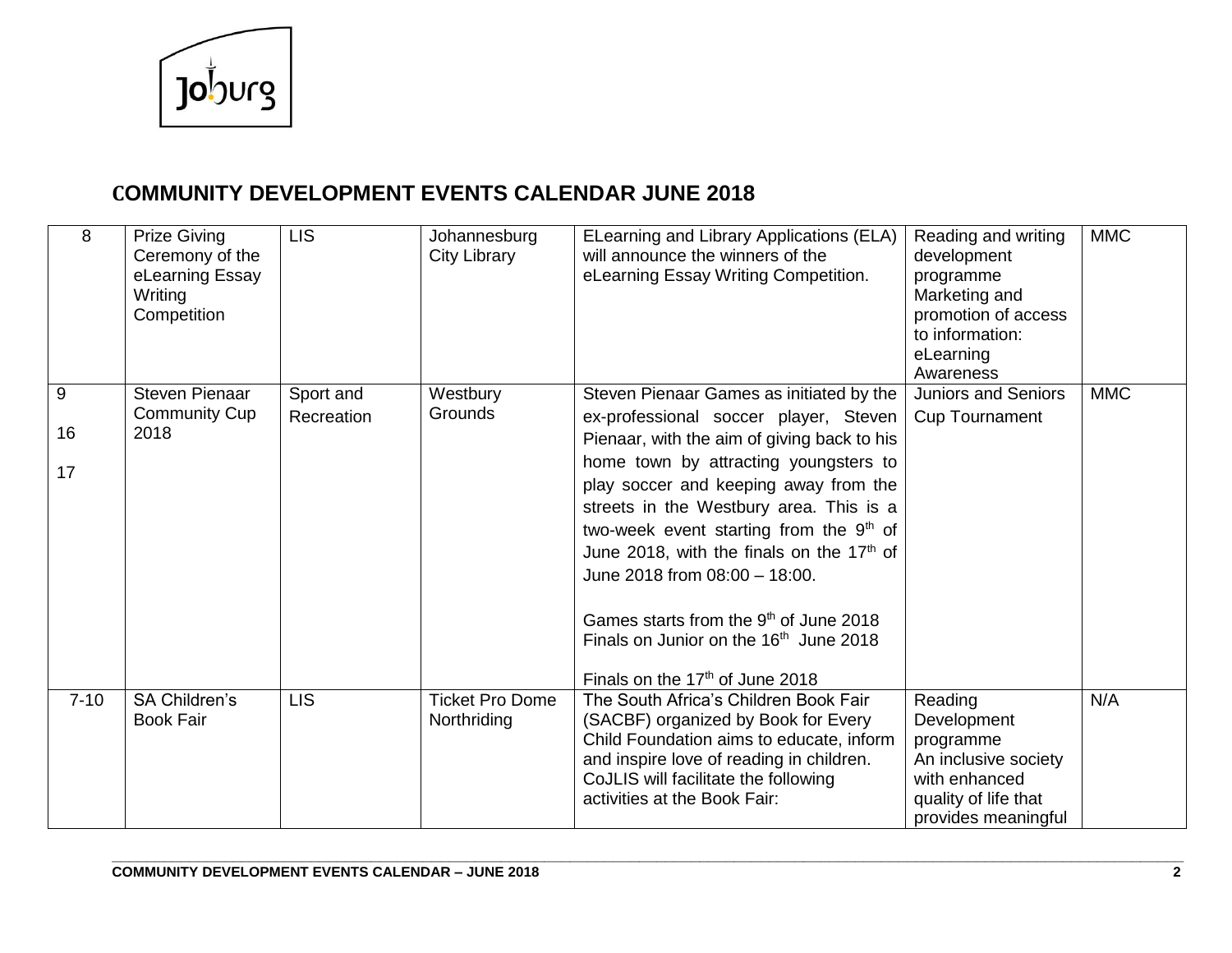

|  | Story telling puppet shows:                | redress through pro- |  |
|--|--------------------------------------------|----------------------|--|
|  | The puppet shows will endorse the          | poor development     |  |
|  | message of the importance of reading and   |                      |  |
|  | learning, and stimulate eagerness to read. |                      |  |
|  | eLearning in City of Johannesburg          |                      |  |
|  | Libraries:                                 |                      |  |
|  | Digital story reading: A digital story     |                      |  |
|  | reading session for Primary School         |                      |  |
|  |                                            |                      |  |
|  | learners. Tablets and eReaders will        |                      |  |
|  | be provided for kids to have access to     |                      |  |
|  | selected websites with stories for         |                      |  |
|  | children. The session will also be used    |                      |  |
|  | to raise awareness of the Overdrive        |                      |  |
|  | eBooks collection. LIS will download       |                      |  |
|  | selected children stories onto the         |                      |  |
|  | eReaders and tablets to demonstrate        |                      |  |
|  | how easy it is to have access to           |                      |  |
|  | eBooks.                                    |                      |  |
|  | Digital Creative Writing Workshop:         |                      |  |
|  | Tablets and laptops will be used to        |                      |  |
|  | facilitate a workshop with FunDza          |                      |  |
|  | Mobile Literacy as a collaborating         |                      |  |
|  | partner. Secondary School learners         |                      |  |
|  | will be introduced to FunDza.mobi and      |                      |  |
|  | Springster Girls<br>Network.<br>The        |                      |  |
|  |                                            |                      |  |
|  | participants will also be introduced to    |                      |  |
|  | the CoJLIS Overdrive collection of         |                      |  |
|  | electronic books that can be read          |                      |  |
|  | online or download on smart devices.       |                      |  |
|  |                                            |                      |  |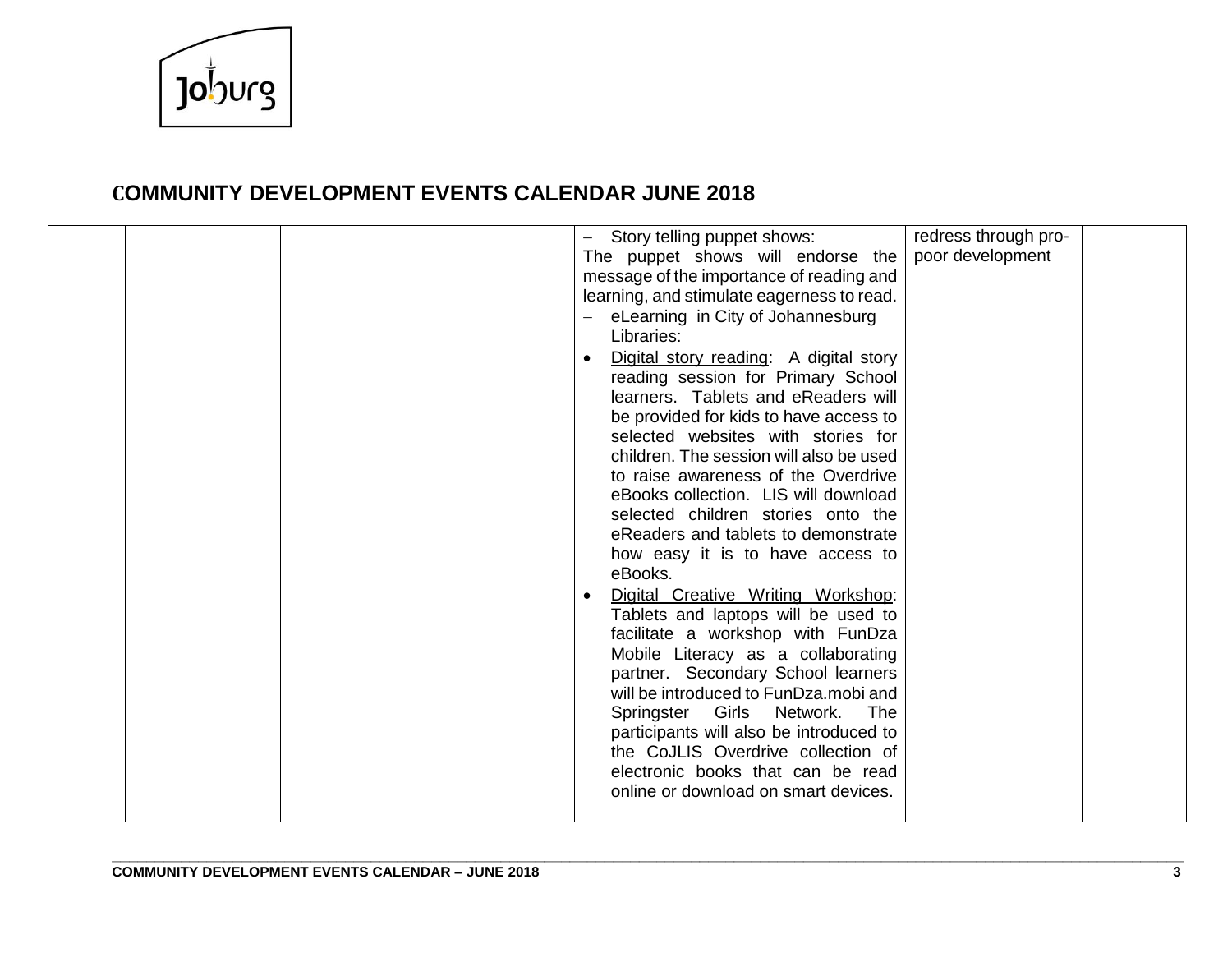

|    |                                                |            |                                             | Libraries' Family Literacy Programme<br>- helping your child become a<br><b>READER</b><br>The CoJLIS Family Literacy Programme<br>encourages family members to discover<br>why reading stories to their children is so<br><b>CoJLIS</b><br>will<br>important.<br>facilitate<br>discussions on Family Literacy at the<br>SACBF. |                                 |                  |
|----|------------------------------------------------|------------|---------------------------------------------|--------------------------------------------------------------------------------------------------------------------------------------------------------------------------------------------------------------------------------------------------------------------------------------------------------------------------------|---------------------------------|------------------|
| 15 | eLearning Quiz<br><b>Finals</b>                | <b>LIS</b> | Johannesburg<br><b>City Library</b>         | eLearning Quiz finalists will compete<br>against each other to determine who the<br>ultimate winner of the pilot programme is                                                                                                                                                                                                  | Reading and Digital<br>Literacy | N/A              |
| 15 | eLearning Coding<br>Boot Camp                  | <b>LIS</b> | Johannesburg<br><b>City Library</b>         | Youth identified during the monthly Hour<br>of Code activities that took place in<br>eLearning classrooms will compete<br>against each other in a coding Boot<br>Camp                                                                                                                                                          | Reading and Digital<br>Literacy | N/A              |
| 16 | June 16<br>Commemoration                       | <b>ACH</b> | <b>Hector Pietersen</b><br>Orlando West     | June 16 commemoration                                                                                                                                                                                                                                                                                                          | June 16<br>Commemoration        | <b>MMC</b><br>EM |
| 17 | Father's Day<br>Picnic and<br>Vintage Car Show | <b>ACH</b> | <b>James Hall</b><br>Museum of<br>Transport | The event will be characterized by<br>various activities such as motivational<br>talks, informal round table discussions,<br>cars show, free bus rides,<br>demonstrations, guided tours etc.<br>Vintage cars and bike clubs will be                                                                                            | <b>Picnic and Car Show</b>      | <b>MMC</b>       |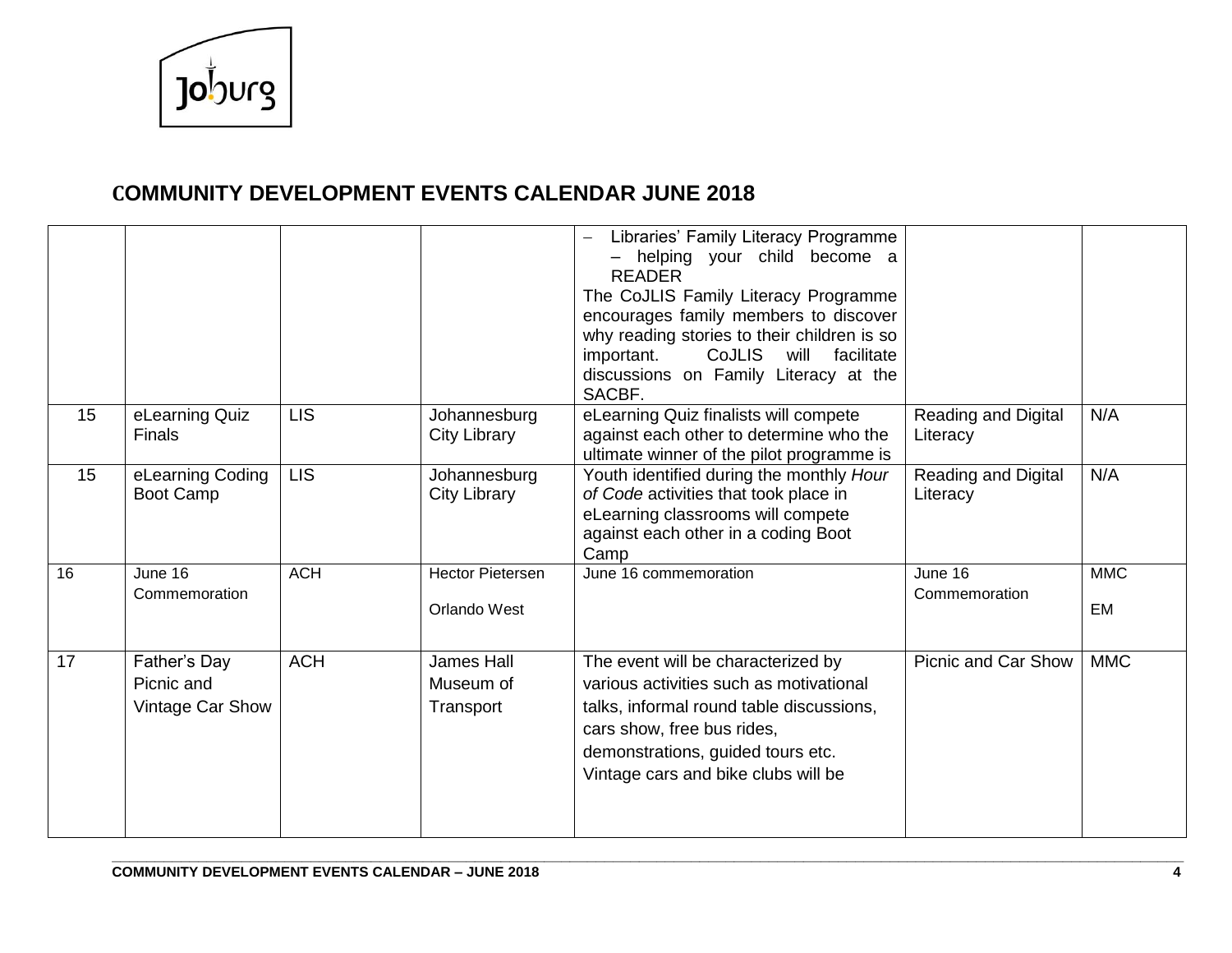

|       |                                                                          |            |                                             | invited to showcase their private<br>collections to the public.                                                                                                                                                                                                                                                                                                                                                                                                     |                                                                                                                                                                         |     |
|-------|--------------------------------------------------------------------------|------------|---------------------------------------------|---------------------------------------------------------------------------------------------------------------------------------------------------------------------------------------------------------------------------------------------------------------------------------------------------------------------------------------------------------------------------------------------------------------------------------------------------------------------|-------------------------------------------------------------------------------------------------------------------------------------------------------------------------|-----|
| 25/05 | <b>Maimane Games</b>                                                     | S&R        | Alexandra Stadium                           | Soccer games                                                                                                                                                                                                                                                                                                                                                                                                                                                        | Football tournament                                                                                                                                                     | N/A |
| 22/06 |                                                                          |            |                                             |                                                                                                                                                                                                                                                                                                                                                                                                                                                                     |                                                                                                                                                                         |     |
| 23    | Training<br>Workshop for<br>Early Childhood<br>Development<br>Caregivers | <b>LIS</b> | <b>Braamfontein</b><br>Recreation<br>Centre | LIS provides a programme to home-<br>based pre-school care centres and<br>crèches to create awareness of<br>opportunities for child development and<br>mental growth of children.<br>ECD caregivers play a vital role in the<br>reading and general academic<br>development of children at pre-school<br>level. The aim of the workshop is to<br>emphasise the valuable work they do<br>and to empower them with knowledge<br>they can implement in their workplace | Reading<br>Development<br>programme<br>An inclusive society<br>with enhanced<br>quality of life that<br>provides meaningful<br>redress through pro-<br>poor development | N/A |
| 28    | Launch of the LIS<br>eLearning<br>electronic<br>handbook                 | <b>LIS</b> | 22 Solomon<br><b>Street LIS Offices</b>     | ELearning and Library Applications (ELA)<br>will invite amongst others CoJ Group<br>Communications and the Knowledge<br>Management Unit to the launch of the<br>LIS electronic handbook as part of                                                                                                                                                                                                                                                                  | Marketing and<br>promotion of access<br>to information:<br>Elearning<br>Awareness                                                                                       | N/A |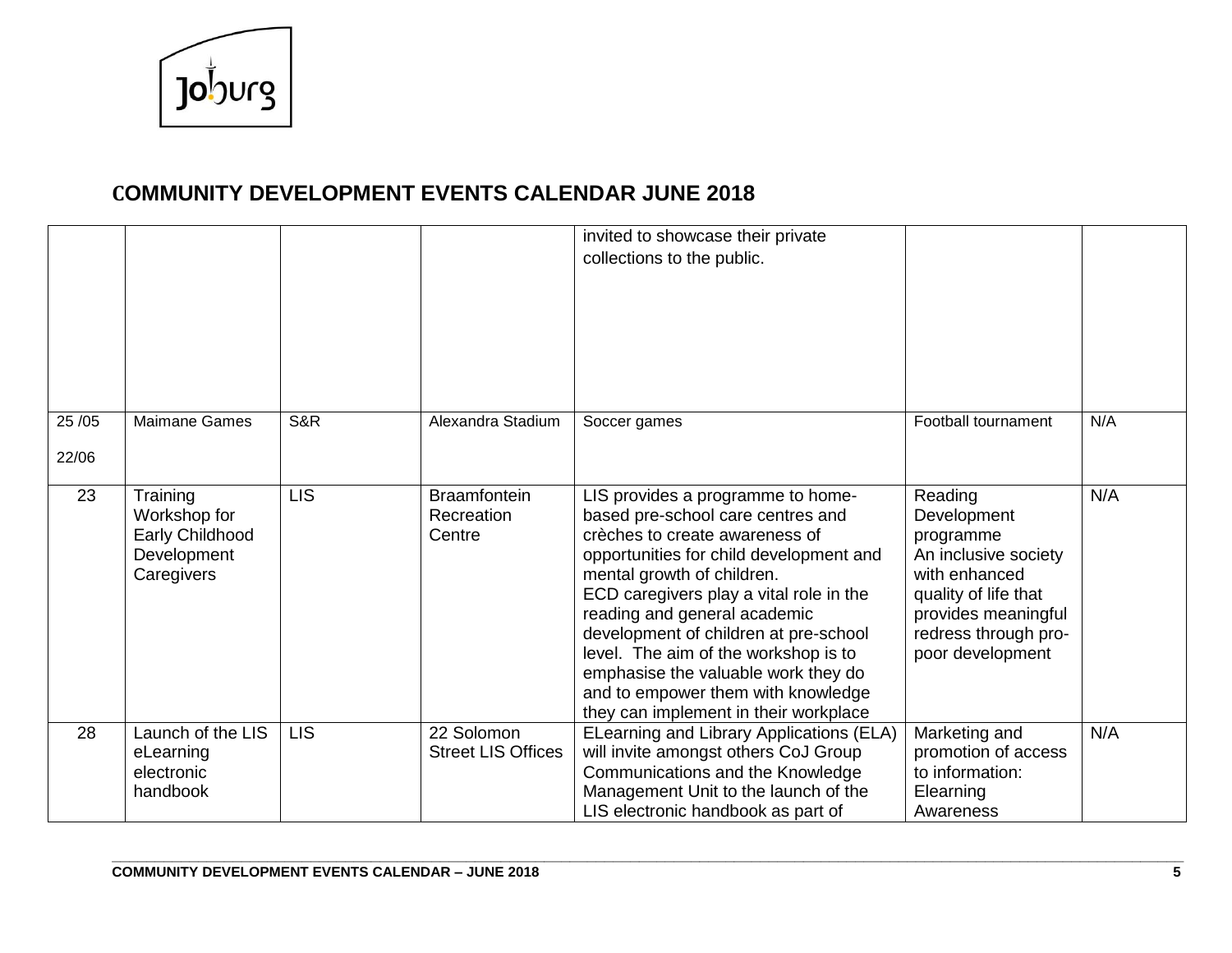

|    |                                                  |            |                                      | creating awareness about library<br>services using technology                                                                                                                                                                       |                                                                                        |            |
|----|--------------------------------------------------|------------|--------------------------------------|-------------------------------------------------------------------------------------------------------------------------------------------------------------------------------------------------------------------------------------|----------------------------------------------------------------------------------------|------------|
| 29 | Youth Day Event                                  | <b>ACH</b> | Kliptown Open Air<br>Museum          | Artists will be invited to demonstrate<br>theatrically the distinction on issues of<br>equal rights before and after democracy.                                                                                                     | <b>Theatre</b>                                                                         | N/A        |
| 29 | <b>Tribute To Robert</b><br>Mangaliso<br>Sobukwe | <b>ACH</b> | Joburg Theatre                       | A filmic Tribute and panel discussion to<br>mark the 40th anniversary of Robert<br>Mangaliso Sobukwe.                                                                                                                               | <b>Filmic Tribute and</b><br><b>Panel Discussion</b>                                   | <b>MMC</b> |
| 29 | Prisoner of War                                  | <b>ACH</b> | Museum Africa                        | Exhibition showcasing Art works of<br>prisoners in different camps set up in<br>South Africa and abroad during the Anglo<br>Boer - War, 1899-1902                                                                                   | Exhibitiom                                                                             | N/A        |
| 30 | Inaugural Joburg<br><b>Choral Festival</b>       | <b>ACH</b> | Orlando<br><b>Communal Hall</b>      | The event is a Mayoral flagship program<br>that will see10 Joburg based choristers<br>perform for the Mayor and the<br>communities of Johannesburg.                                                                                 | Festival                                                                               | <b>MMC</b> |
| 30 | <b>Eco Mobility</b><br>Festival                  | <b>ACH</b> | James Hall<br>Museum of<br>Transport | The exhibition profiles JHMT collections<br>but also distinguishes various mode of<br>transportation. It also educates the public<br>about environmental friendly transport<br>options which integrated and inclusive in<br>nature. | Festiva<br>(MMC)<br>recommendation is<br>to defer the event to<br>the transport month) | N/A        |